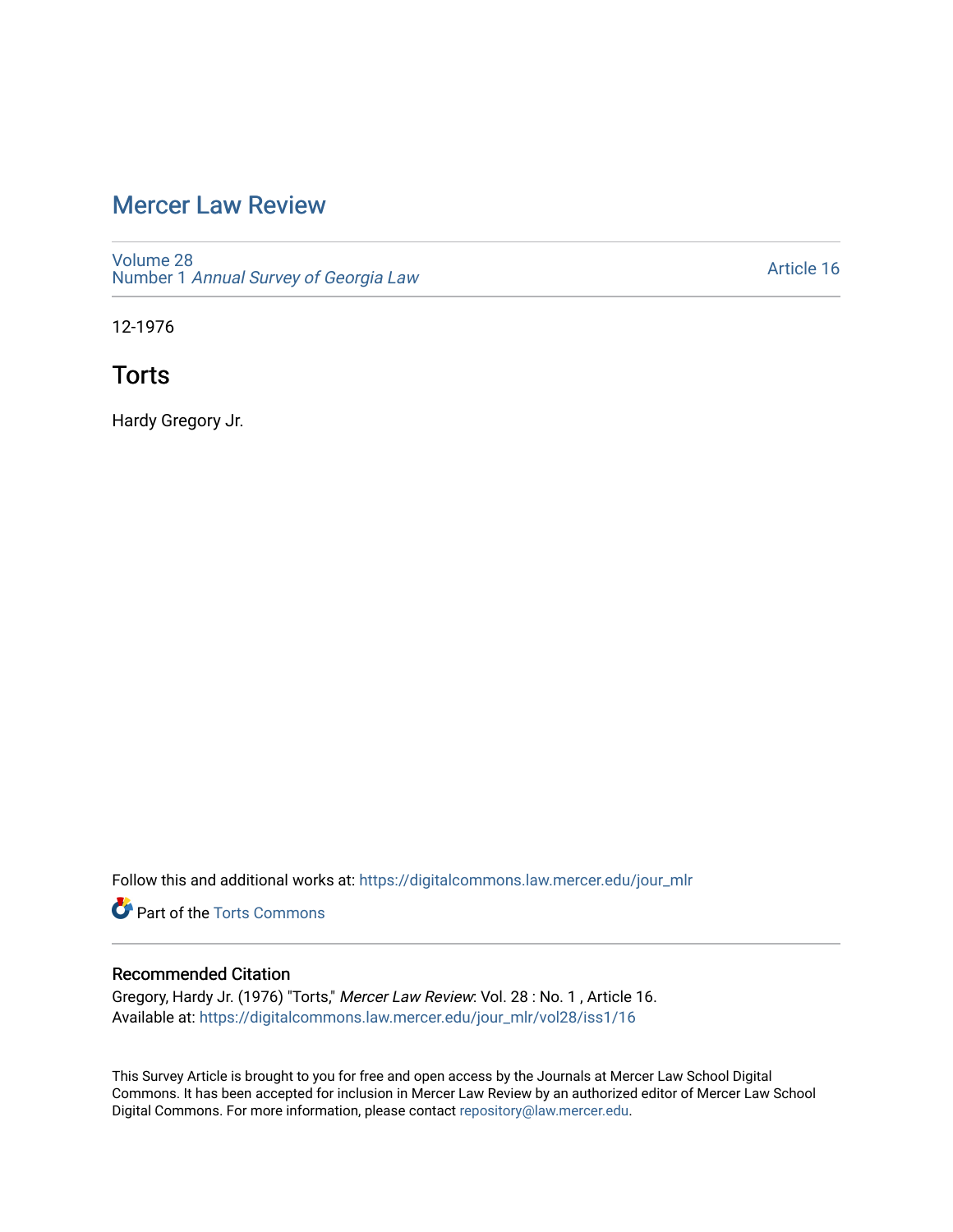# **Torts**

# **By Hardy Gregory, Jr.\***

#### I. **FAMILY-PURPOSE-CAR DOCTRINE**

The evolution of the Family-Purpose-Car Doctrine in Georgia over the years has been a most interesting subject to observe.' **A** new aspect was added this year **by** the Supreme Court of Georgia in *Phillips v. Dixon.'*

The doctrine provides that the head of a family who keeps and maintains an automobile for the use of the members of the family is responsible for injuries to third parties that result from the negligent use of the automobile **by** a member of the family if the automobile is being used in furtherance of a family purpose.3 It has long been held that the doctrine applies when the family member permits others to drive the vehicle if the family member is present and in control of the vehicle and it is being used for a family purpose.4 It is also established that the mere disobedience of a family member, who uses a vehicle on a particular occasion against the instructions of a parent, does not bar application of the doctrine.'

But what if a parent has given his child express instructions not to allow third parties to operate the vehicle? In precise language, *Phillips* held that disobedience of such instructions alone is no bar to application of the doctrine:

**[A]** parent who keeps and maintains an automobile for the use, comfort, pleasure and convenience of the family, is responsible for injuries resulting from the negligence of a third person whom the family member permits to drive, where the family member remains in the automobile and retains control, authority and direction over it, and where the automobile is being used in furtherance of the purposes of a family car. We hold this liability created **by** the Family Car Doctrine to be applicable notwithstanding the fact that the parent has expressly instructed the family member not to permit third persons to drive the car.'

Down through the years, there has been a running controversy of a sort between those who say that the Family Car Doctrine is but an extension

<sup>\*</sup> Judge of the Superior Courts, Cordele Judicial Circuit, Cordele, Georgia. U.S. Naval Academy (B.S., 1959); Mercer University (LL.B., 1967).

<sup>1.</sup> The process began with Griffin v. Russell, 144 Ga. 275, 87 S.E. 10 (1915).

<sup>2. 236</sup> Ga. 271, 223 S.E.2d 678 (1976).

<sup>3.</sup> Cohen v. Whiteman, 75 Ga. App. 286, 43 S.E.2d 184 (1947).

*<sup>4.</sup> Id.*

<sup>5.</sup> Battle v. Kilcrease, 54 Ga. App. 808, 189 S.E. 573 (1936).

<sup>6. 236</sup> Ga. at 277, 223 S.E.2d at 681-82.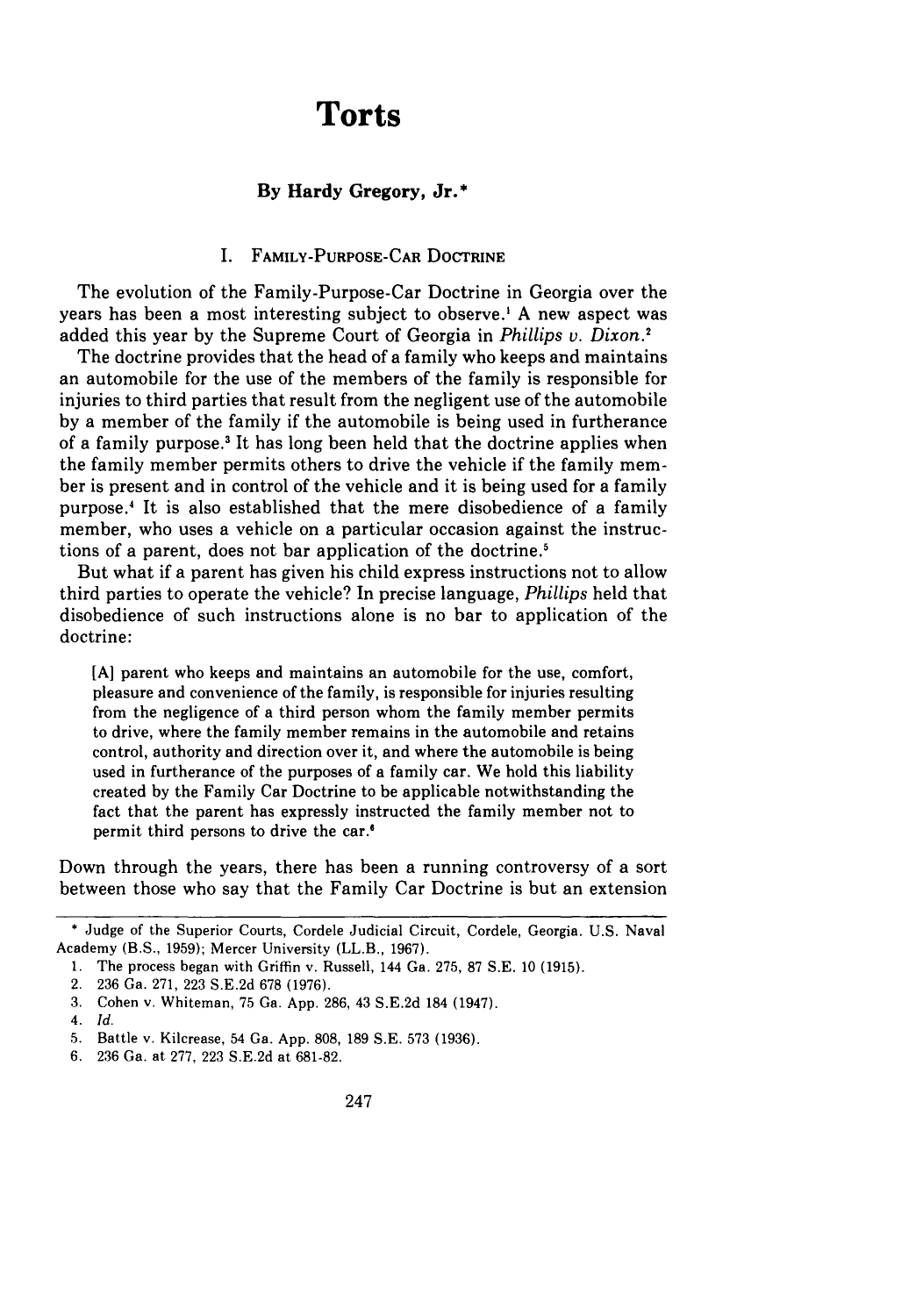of the law of principal-and-agent on the one hand and, on the other hand, those who say that the Family Car Doctrine has become a body of law unto itself. The passing of time seems to favor the latter as the better argument.

## **UI. PRODUCTS** LIABILITY

In 1968 the General Assembly enacted an amendment to Georgia Code § 105-106, which deals with the liability of manufacturers of personal property.7 The act purported to do away with the requirement of privity in tort actions and to base liability upon a finding that the property, when sold, was not merchantable and not reasonably suited to the use intended. In 1975 the Georgia Supreme Court determined that the act created a measure of strict liability in this state.<sup>8</sup>

During this survey period, a case that resulted in three separate opinions in our appellate courts further defined strict liability as it now applies in Georgia.' All three opinions should be read together for a grasp of the facts and rules of law set down. Two employees of a restaurant were attempting to open a plastic bottle containing a substance for cleaning drains. One employee, Parzini, held the container while another undertook to remove the top with a pair of pliers. The substance in the bottle turned out to be almost pure sulfuric acid, and it squirted into the air, fell on plaintiff Parzini's head and severely burned him and blinded him. A jury returned a verdict for the defendant. The supreme court, in an opinion by Presiding Justice Undercofler, plainly held that a plaintiff is not required to prove negligence under § 105-106. But the manufacturer is not an insurer. The manufacturer is liable only if his product "was not merchantable and reasonably suited to the use intended and such condition is the proximate cause of the injury sustained."<sup>10</sup> The phrase "not merchantable and reasonably suited to the use intended" means that the plaintiff must show that the manufacturer's product was defective when it was sold. The court pointed out that there is a substantial body of law built up in this country around the word "defective." A product is not defective when it is safe for normal handling and consumption. If the injury is the result of abnormal handling, the seller is not liable. If the product is such that the seller has

**<sup>7.</sup>** Ga. Laws, 1968, p. 1166. Part of the amendment provides: "However, the manufacturer of any personal property sold as new property, either directly or through a dealer or any other person, shall be liable in tort, irrespective of privity, to any natural person who may use, consume or reasonably be affected by the property and who suffers injury to his person or property because the property when sold by the manufacturer was not merchantable and reasonably suited to the use intended and its condition when sold is the proximate cause of the injury sustained; a manufacturer may not exclude or limit the operation hereof."

<sup>8.</sup> Ellis v. Rich's, Inc., 233 Ga. 573, 212 S.E. 2d **373** (1975).

<sup>9.</sup> Center Chem. Co. v. Parzini, 234 Ga. 868, **218** S.E.2d 580 (1975); Parzini v. Center Chem. Co., 136 Ga. App. 396, 221 S.E.2d 475 (1975); Parzini v. Center Chem. Co., 134 Ga. App. 414, 214 S.E.2d **700** (1975).

<sup>10.</sup> Center Chem. Co. v. Parzini, 234 Ga. 868, 869, 218 S.E.2d 580, 582 (1975).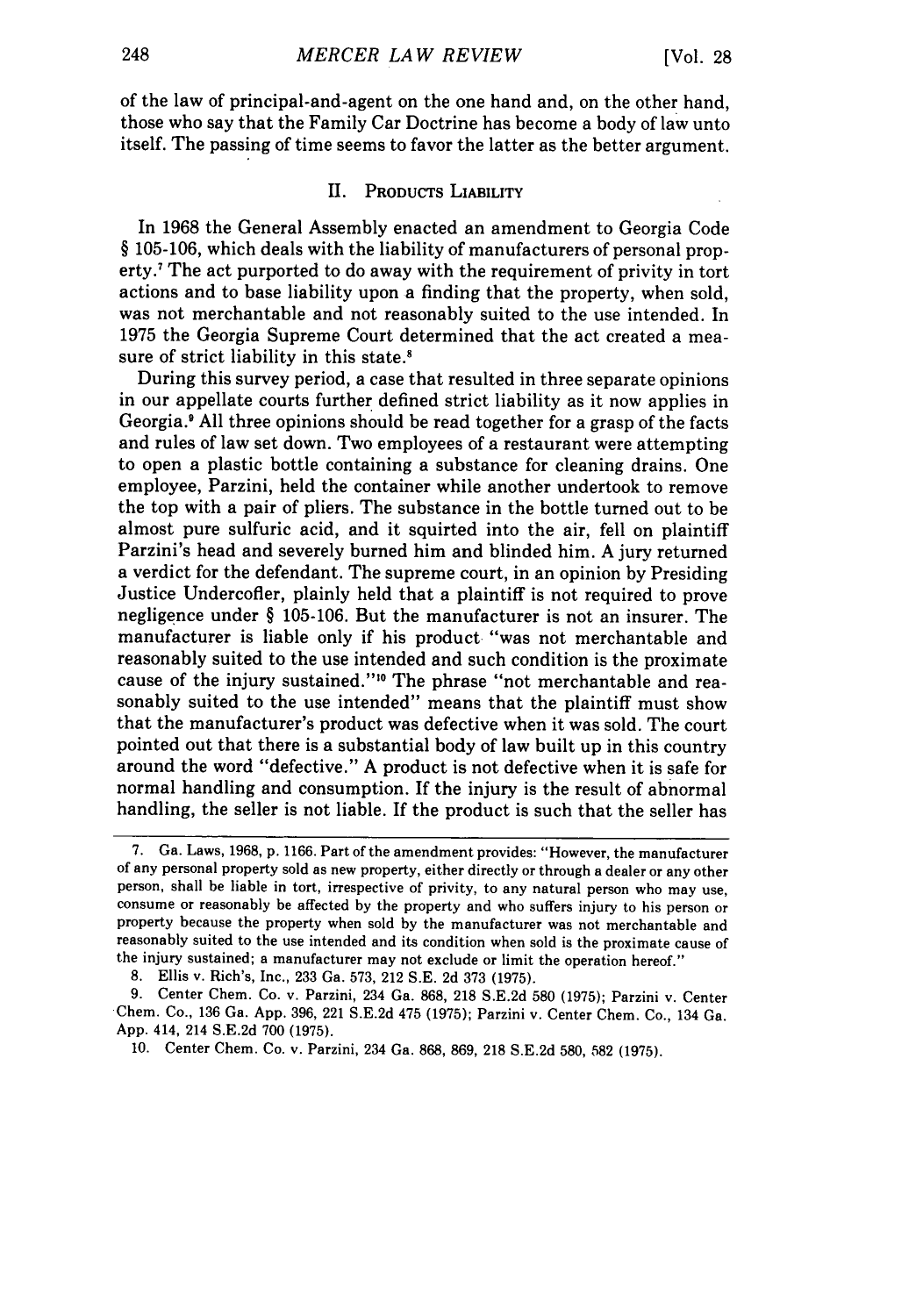reason to anticipate that danger may result from a particular use, it is required to give an adequate warning of that danger." The supreme court held that some products, even though dangerous, can still be sold if adequate warnings are given. In this particular case, even though the contents of the bottle were sulfuric acid, if the warnings were adequate, the product is not rendered "defective." The court further held that if consumers discover defects and thus are aware of the danger but still proceed unreasonably to use the product, they are barred from recovery.

When the *Parzini* case returned to the court of appeals, these rules were applied. The trial court had erroneously charged that the jury must find the manufacturer negligent before the plaintiff could recover. The correct rule was stated by the court of appeals in the last of the three appellate opinions:

The jury is first to determine whether the product was defective. In this it has for consideration the manufacture, the packaging, and the warnings connected with its use. If the jury finds the product defective, it next considers whether the user knew of the defect and danger, and whether his use of the product in view of this knowledge was unreasonable. If so, the plaintiff may not recover on this legal theory. Thus, contributory negligence applies to the negligence theory of action, whereas assumption of risk applies to the strict liability theory.'

#### III. REAR-END COLLISIONS

There has been a tendency in a number of recent decisions arising from automobile collisions to remove a certain type negligence case from jury consideration. Where two vehicles are proceeding in the same direction in the same lane of traffic and the following vehicle collides with the rear-end of the leading vehicle, the courts have tended to direct verdicts or to grant motions for summary judgment in favor of the leading vehicle on the issue of negligence. 3 This trend has been brought to a stop in *Atlanta Coca-Cola* Bottling Co. v. Jones.<sup>14</sup> Of course, there may be circumstances in any general type negligence case where a certain verdict is demanded, but the court has now made it plain that the general principles on directed verdicts and summary judgments apply equally to all type cases. So the principle that issues of negligence and proximate cause are issues for a jury except

14. 236 Ga. 448, 224 S.E. 2d 25 (1976), *revg* 135 Ga. App. 362, 218 S.E.2d 36 (1975).

<sup>11.</sup> **RESTATEMENT (SECOND)** OF TORTS §402A, comment *h* (1966), *cited* at 234 Ga. at 870, 218 S.E.2d at 582.

<sup>12.</sup> Parzini v. Center Chem. Co., 136 Ga. App. 396, 399, 221 S.E. 2d 475, 478-79 (1975). 13. *See* Pike v. Stafford, **Ill** Ga. App. 349, 141 S.E. 2d 780 (1965); Sutherland's Eggs, Inc. v. Barber, 116 Ga. App. 393, 394, 157 **S.E.** 2d 491 (1967); Rosenfeld v. Young, 117 Ga. App. 35, 159 S.E. 2d 447 (1969); Malone v. Ottinger, 118 Ga. App. 778, 165 S.E. 2d 660 (1968); Johnson v. Curenton, 127 Ga. App. 687, 195 S.E. 2d 279 (1972); Glaze v. Bailey, 130 Ga. App. 189, 202 S.E. 2d 708 (1973).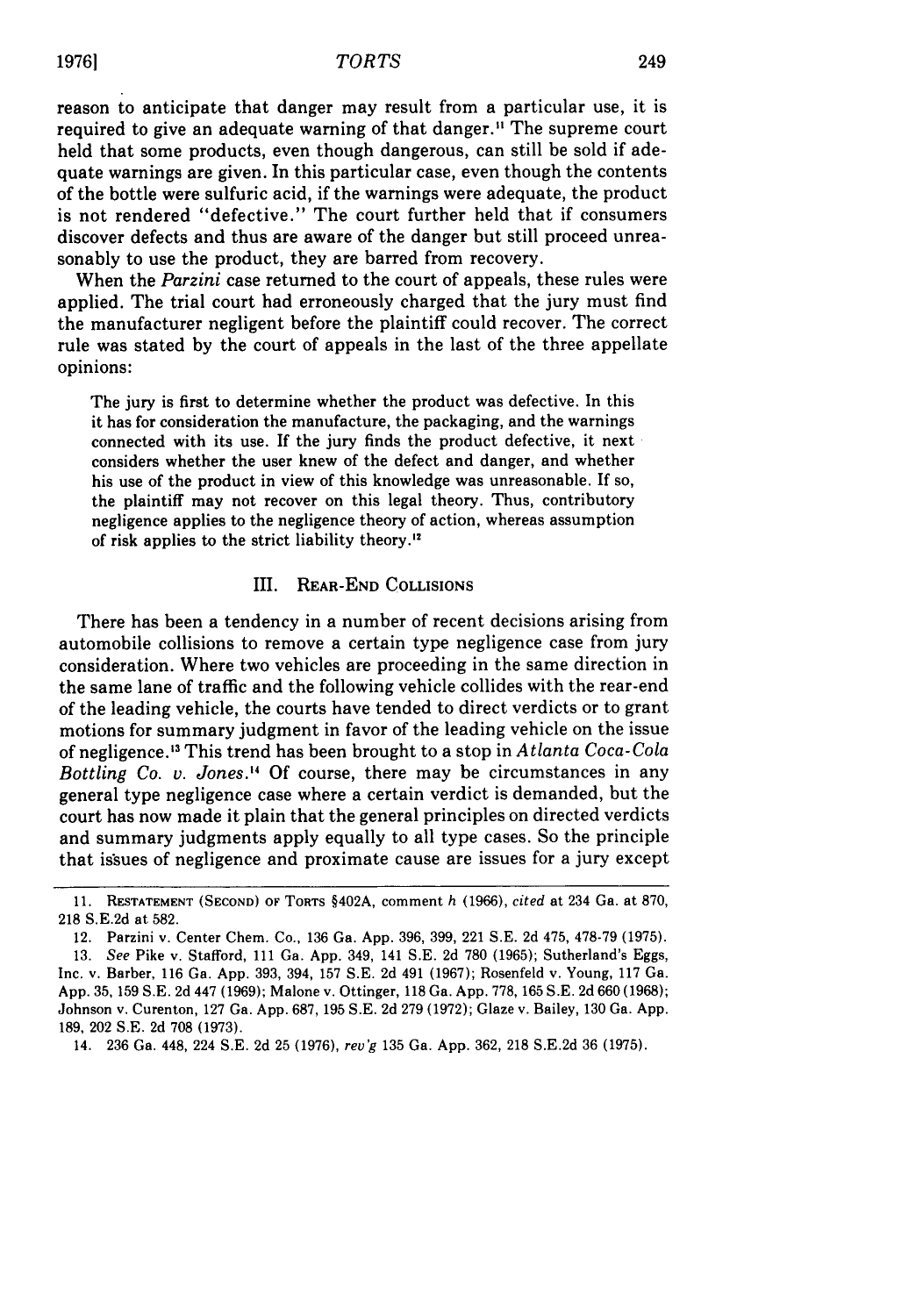in very rare cases applies in rear-end collision cases. The supreme court quoted approvingly from a decision written in 1935 by Judge Hutcheson of the federal judiciary:

All drivers of vehicles using the highways are held to the exercise of due care. A leading vehicle has no absolute legal position superior to that of one following. Each driver must exercise ordinary care in the situation in which he finds himself. The driver of the leading vehicle must exercise ordinary care not to stop, slow up, nor swerve from his course without adequate warning to following vehicles of his intention so to do. The driver of the following vehicle, in his turn, must exercise ordinary care to avoid collision with vehicles, both those in front and those behind him. Just how close to a vehicle in the lead a following vehicle, ought, in the exercise or ordinary care, be driven, just what precautions a driver of such a vehicle must in the exercise of ordinary care take to avoid colliding with a leading vehicle which slows, stops, or swerves in front of him, just what signals or warnings the driver of a leading vehicle must, in the exercise of due care, give before stopping or slowing up of his intention to do so, may not be laid down in any hard and fast or general rule. In each case except when reasonable minds may not differ, what due care required, and whether it was exercised, is for the jury.'<sup>5</sup>

#### IV. **AGE** OF AcCOUNTABILITY

When considering the capacity of a child to exercise due care, should it matter whether the child happens to be a plaintiff or a defendant in the lawsuit? In the past, it has made all the difference in Georgia.<sup>16</sup> In fact, the entire area of the tort responsibility of minors has been an unsettled matter for a good many years in this state.<sup>17</sup> Some clarification is now under way in our appellate courts. During the survey period, *Ashbaugh &* Trotter<sup>18</sup> was decided by the supreme court. The plaintiff, six years and three months old, was riding a grass-mowing machine being operated by

18. 237 Ga. 46, 226 S.E. 2d 736 (1976), *rev'g* 137 Ga. App. 378, 224 S.E.2d 42 (1976).

**<sup>15.</sup>** Cardell v. Tennessee Electric Power Co., **79** F.2d 934 **(1935),** *cited* at **236** Ga. at 450, 224 S.E.2d at **27.**

<sup>16.</sup> *Brady v. Lewless,* 124 Ga. App. 858, 186 S.E. 2d 310 (1971).

<sup>17.</sup> As an example see Faith v. Massengill, 104 Ga. App. 348, 121 S.E. 2d 657 (1961), which concluded that there was no distinction between minor defendants who commit actionable negligence and minor plaintiffs who commit acts of contributory negligence. But then compare Brady v. Lewless, 124 Ga. App. 858, 186 S.E.2d 310 (1971), which indicated precisely the opposite conclusion. With regard to the age limit for actionable negligence, see: Crawford v. Southern Railway Co., 106 Ga. 870, 33 S.E. 826 (1899) (4-1/2-year-old child); Riggs v. Watson, 77 Ga. App. 62, 47 S.E. 2d 900 (1948), and Christian v. Smith, 78 Ga. App. 603, 51 **S.E.** 2d 857 (1949) (both cases about five-year-old children). In Brewer v. Gittings, 102 Ga. App. 367, 116 S.E. 2d 500 (1960), the court held that a seven-year-old child presented a jury issue over whether he could be guilty of negligence or contributory negligence. To so hold, it was necessary for that court to disagree with what had been said in Harris v. Combs, 96 Ga. App. 638, **101** S.E. 2d 144 (1957).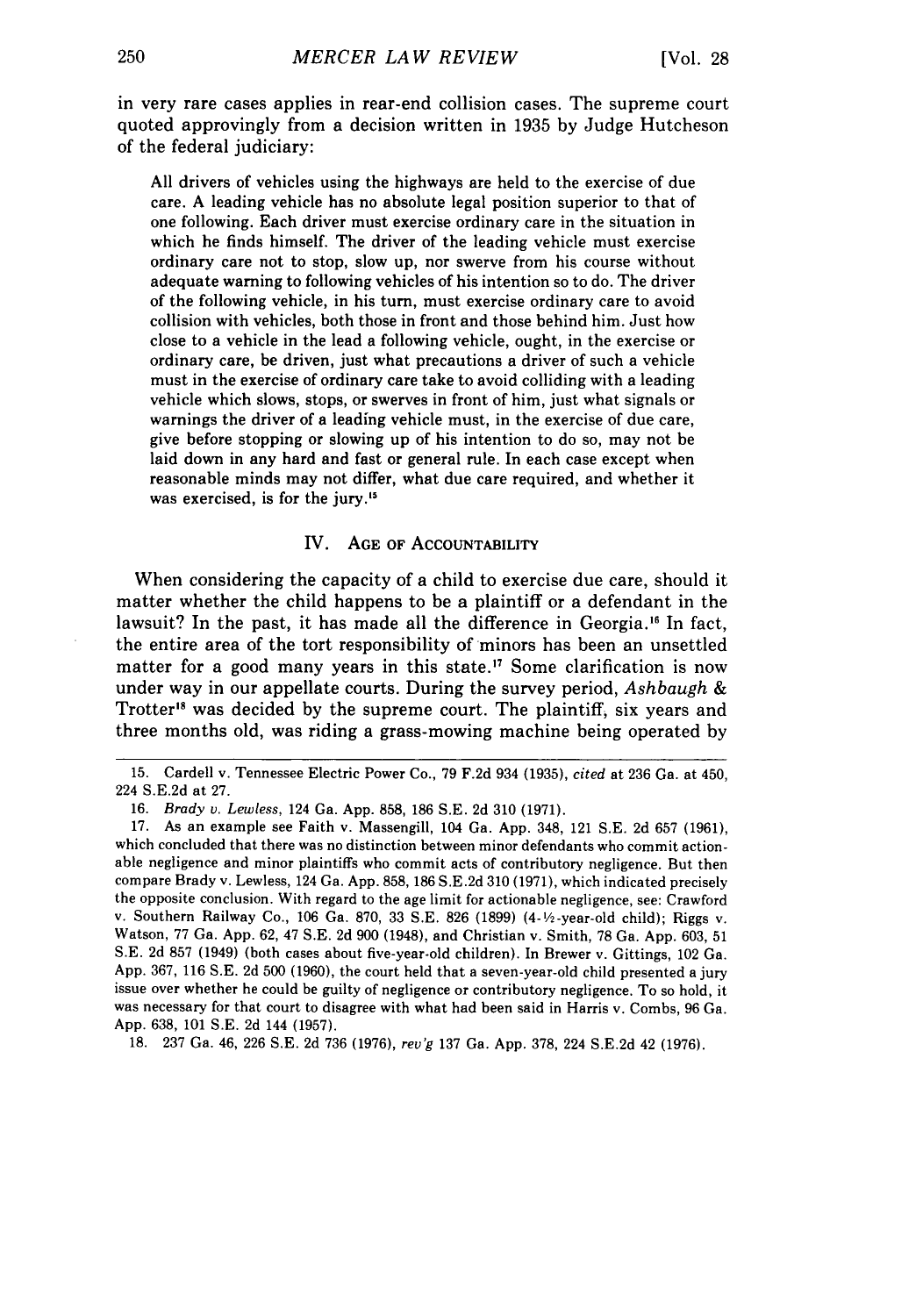his stepfather, the defendant. The defendant contended that the injury was due to the child's own acts. The trial court entered a pre-trial order stating that a child six years old can be guilty of contributory negligence and that a jury should resolve the issue. Judge Clark, writing for the court of appeals, disagreed in principle but felt that the court was bound by stare decisis to follow *Redtop Cab Co. u. Cochran,'"* holding that a child six years old was too young to be capable of contributory negligence. Without the overriding principle of stare decisis, it is plain to see, the court of appeals would have been inclined toward the view taken in the Second Restatement of Torts, which disapproves of setting an arbitrary age at which a child can be guilty of negligence and leaves the issue to the jury to resolve.<sup>20</sup> When *Trotter* reached the supreme court, there was an obvious initial desire on the part of that court to lay down a definite rule for the entire problem. But the facts in the case allowed only part of the problem to be reached. At any rate, the court held that the question of the contributory negligence of a child was an issue for the jury to decide and thus rejected any arbitrary age below which a child cannot, as a matter of law, be guilty of contributory negligence. The issue whether a defendant below a given age can be guilty of negligence was not before the court and hence not decided. There is little doubt that if the question soon arises in the supreme court, the court will decide that no arbitrary age will be set, regardless of whether the child is a plaintiff or a defendant. In other words, the plain language of Georgia Code § 105-204 will be followed: "Due care in a child of tender years is such care as its capacity, mental and physical, fits it for exercising in the actual circumstances of the occasion and situation under investigation."

# V. PROFESSIONAL **NEGLIGENCE<sup>2</sup> <sup>1</sup>**

Does the informed-consent doctrine relating to medical malpractice exist in Georgia? A great deal of discussion has been had about the matter. The court of appeals has now said that the answer is in the negative.<sup>22</sup>

The informed-consent rule provides that consent given by a patient to a physician for treatment is void unless the physician first discloses to the

**<sup>19.</sup>** 100 Ga. App. 707, 112 S.E.2d **229 (1959).**

<sup>20.</sup> RESTATEMENT **(SECOND)** OF TORTS §283A (1966). The Restatement does imply that there is a minimum age, "probably somewhere in the'vicinity of four years," below which negligence can never be found. This comment is peculiar. The problem arose in the beginning because of a feeling that there must be some age below which children as a matter of law, are not accountable for what they do. Why undertake to set any age? If one can say four years is the age limit, surely another might just as well say six.

<sup>21.</sup> I adopt the term at the suggestion of Judge Clark, writing in Kenney v. Piedmont Hospital, 136 Ga. App. 660, 222 S.E.2d 162 (1975), because "malpractice" has a "sinster connotation" and because "professional negligence" is a more comprehensive title for a homogeneous area of the law.

<sup>22.</sup> Young v. Yarn, 136 Ga. App. 737, 222 S.E. 2d 113 (1975).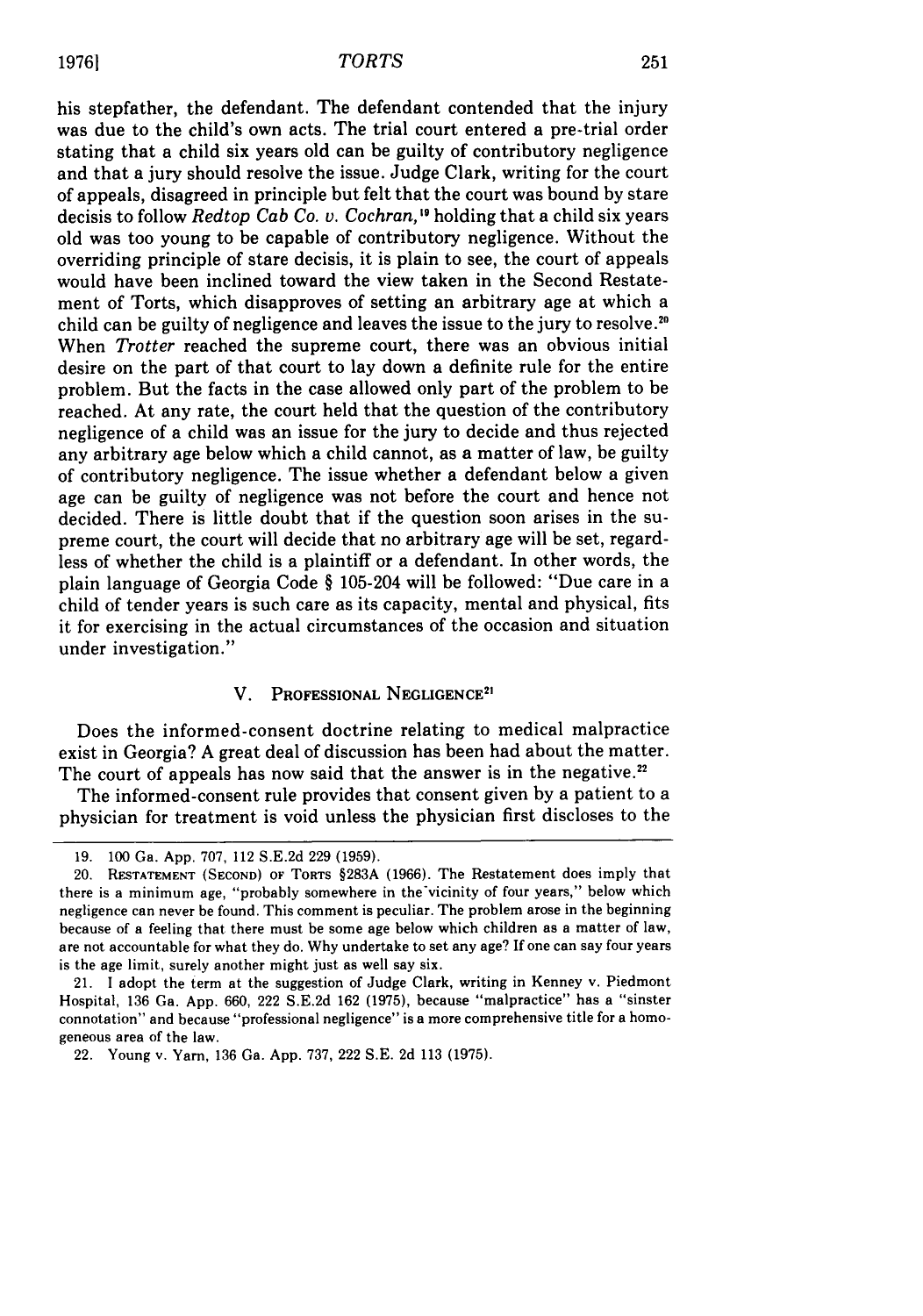patient the risks involved in the treatment. In 1966 the court of appeals raised the question, without giving the answer, whether Georgia recognized this doctrine." In 1971 the General Assembly passed a statute entitled "Georgia Medical Consent Law,"<sup>24</sup> which undertook, in part, to define and describe the disclosure necessary. This statute requires disclosure "in general terms [of] the treatment or course of treatment."<sup>25</sup> Then arose the question whether the disclosure of the treatment "in general terms" includes disclosure of the risks. In *Yarn,* Judge Pannell characterized "treatment" as "a broad term covering all steps taken to effect a cure of an injury or disease; the word including examination and diagnosis as well as application of remedies.""6 Judge Pannell found that the legislature has used language that does not require disclosure of risks. So the Doctrine of Informed Consent does not prevail in Georgia; a plaintiff cannot base his claim on allegations that the physician breached a duty owed to his patient in failing to warn of the risks of treatment. Whether the last word has been spoken on the subject remains to be seen.<sup>27</sup>

Ordinarily, the standards of a profession must be established by expert testimony of those who are qualified in the profession and know what those standards are.<sup>28</sup> It is not sufficient for the expert to merely give his own views; he must establish the standard practice in the profession.<sup>29</sup>

*Ferrell v. Haas"* dealt with a standard in the legal profession. A default judgment was entered against a defendant in DeKalb County. The defendant retained a law firm, which unsuccessfully sought to reopen the default judgment. A trial was set on the issue of damages only, however. The attorneys failed to appear for that trial, and a second default, this for damages in excess of \$27,000, was entered. It was then discovered that someone in the Superior Court clerk's office had furnished the attorney the wrong date for the trial. A calendar that had been published showed the correct date but failed to list the attorney's name as counsel of record. There was a local rule of court that counsel and parties might rely upon the publishd calendar, and it also appeared that it was an accepted prac-

- 28. Shea v. Phillips, 213 Ga. 269, 98 S.E. 2d 552 (1957).
- 29. Kenney v. Piedmont Hospital, 136 Ga. App. 660, 664, 222 S.E. 2d 162, 167 (1975).
- 30. 136 Ga. App. 274, 220 S.E. 2d 771 (1975).

<sup>23.</sup> Mull v. Emory University, Inc., 114 Ga. App. 63, 150 S.E. 2d 276 (1966).

<sup>24.</sup> Ga. Laws, 1971, p. 438; **GA. CODE ANN.** ch. 88-29 (1971, Supp. 1976).

**<sup>25.</sup>** GA. **CODE ANN.** §88-2906 (1971) provides in part: "A consent to medical and surgical treatment which discloses in general terms the treatment or course of treatment in connection with which it is given, and which is duly evidenced in writing and signed by the patient or other person or persons authorized to consent pursuant to the terms hereof, shall be conclusively presumed to be a valid consent in the absence of fraudulent misrepresentations of material facts in obtaining the same."

<sup>26.</sup> BLACK'S **LAW** DICTIONARY 1673 (4th ed. 1951), quoted at 136 Ga. App. at 738, 222 S.E.2d at 114.

<sup>27.</sup> *Yarn* has been followed in Kenney v. Piedmont Hospital, 136 Ga. App. 660, 222 S.E.2d 162 (1975).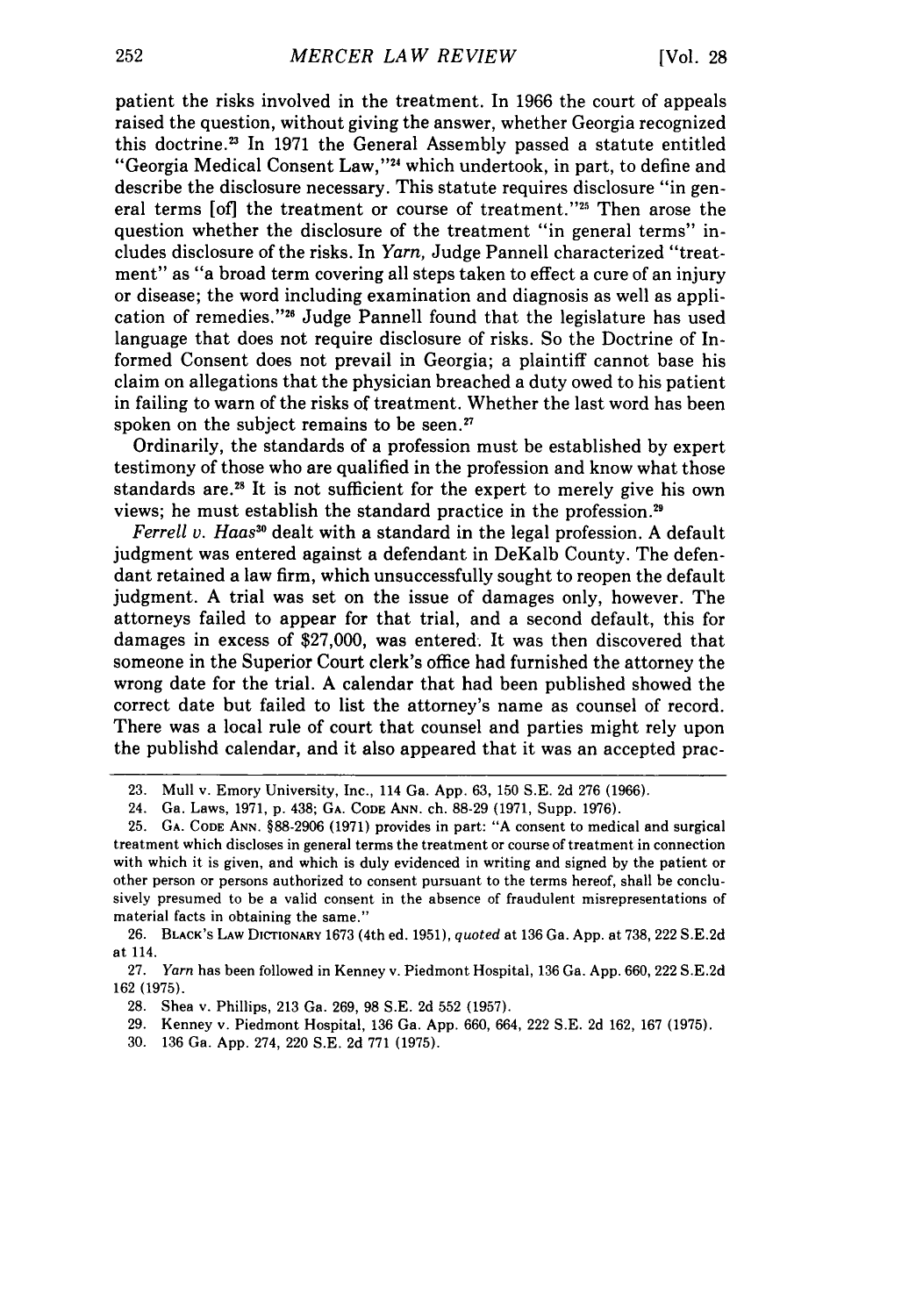tice for attorneys to examine the calendar for names of their firms, since the list of cases was quite lengthy. The suit that had gone into default was eventually settled. The attorney then brought suit against the defendant in the default case to collect his fee. The defendant filed a counterclaim alleging that the attorney was negligent in failing to appear and defend the original action which went in default. The court of appeals upheld the grant of a motion for summary judgment on the ground that there was no jury issue on the negligence of the attorney. The court found that, as a matter of law, the attorney performed his services with the reasonable degree of care and skill ordinarily employed by members of his profession under similar circumstances.

#### VI. **EMOTIONAL** HARM

This section deals with an area of tort law not often litigated in Georgia: cases where a person is injured by the negligent acts of another, and a relative or other person closely connected to the injured party suffers shock and emotional distress upon learning of the injury.

The rules and an analysis of these rules have been very well put forth in *Strickland v. Hodges.3* The plaintiff's 11-year-old child had been seriously injured in a collision between an automobile in which she was riding and an automobile driven by the defendant, who admitted he was intoxicated. The plaintiff was not present but learned of the injuries later. The three theories recognized in the case as having been established in various jurisdictions for holding a defendant liable to bystanders are the "impact theory," the "zone of danger theory," and the "fear for another theory." The court recognized that Georgia has already adopted the impact rule,<sup>32</sup> which requires that the defendant's negligent conduct result in actual contact with the plaintiff before there can be recovery. The plaintiff in the lawsuit recognized this controlling authority, but he attempted to distinguish his situation; he said the negligence in this case amounted to wilful and wanton negligence, so the impact rule should not apply. The plaintiff's counsel relied on a number of cases arising in California and Hawaii.

The court of appeals acknowledged that Georgia decisions had allowed a recovery for emotional harm without impact if the act was wilful and was directed toward the plaintiff.<sup>33</sup> However, the court declined to extend those cases. It denied recovery for wilful and wanton negligence where there was no impact and the negligence was not directed toward the plaintiff. Following the reasoning of a New York decision,<sup>34</sup> the court said there must be a

<sup>31. 134</sup> Ga. App. 909, 216 S.E. 2d 706 (1975).

<sup>32.</sup> Kuhr Bros., Inc. v. Spahos, 89 Ga. App. 885, 81 S.E. 2d 491 (1954); Blanchard v. Reliable Transfer Co., 71 Ga. App. 843, 32 S.E. 2d 420 (1944).

<sup>33.</sup> Digsby v. Carrol Baking Co., 76 Ga. App. 656, 47 S.E. 2d 203 (1948); Dunn v. Western Union Tel. Co., 2 Ga. App. 845, 59 S.E. 189 (1907).

<sup>34.</sup> Tobin v. Grossman, 24 N.Y.2d 609, 249 N.E.2d 419 (1969).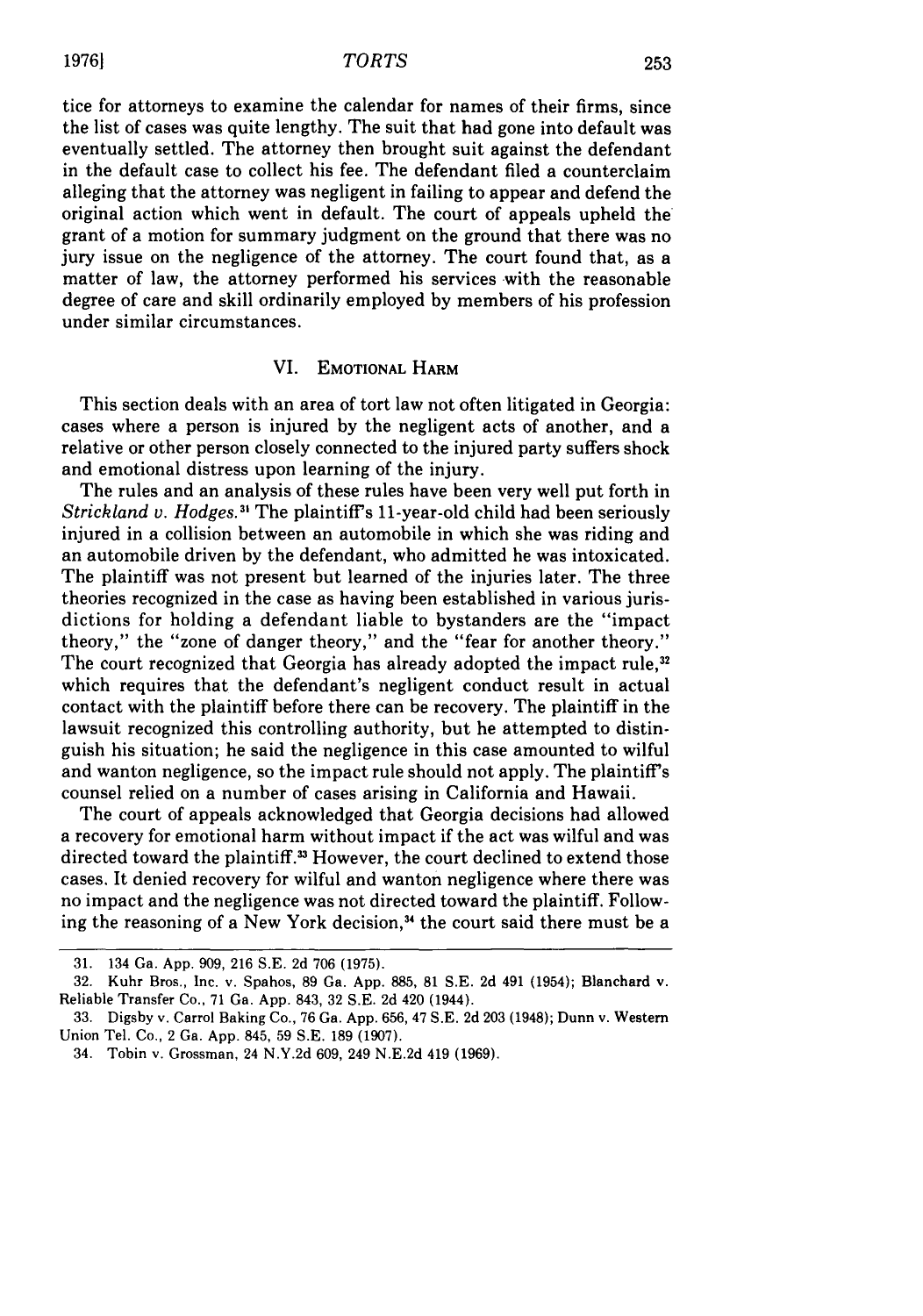reasonable and proper limit to the scope of the duty of care owed by defendants; otherwise, people-motorists in particular-would be confronted with totally unpredictable liability. Where would one draw the line for those who might recover? Who would be allowed to be plaintiffs in such lawsuits? Would all bystanders be brought in? All relatives? All persons connected in any way? The law, the court reasoned, must control the legal consequences of wrongs; it is enough that the law establish liability in favor of those directly or intentionally harmed. The court finally rested its decision upon the existing right of a father of an injured child to recover for expenses and loss of services.<sup>35</sup>

In *Howard v. Bloodworth*,<sup>36</sup> the Court of Appeals of Georgia approved the reasoning of *Strickland v. Hodges.* The plaintiff said that his body rejected a transplanted kidney when he learned of the death of his mother due to the wilful and wanton acts of another. Since there was no impact, there was no recovery.

### VII. MISCELLANEOUS CASES

The remaining cases will be grouped together. They deal with a variety of topics.

For the first time in Georgia, it has been held that oral communication of a written defamation constitutes libel.<sup>37</sup> The plaintiff was an employee of the defendant and was discharged. She applied for a job with another employer. The second employer inquired of an agent of the first employer about the reason for the defendant's dismissal. Over the telephone, the agent read a statement from the personnel file of the plaintiff: "Christine was discharged for shortages." The question was whether there had been publication of a libel where the defamatory statement was reduced to writing and the only possible publication was the reading of that writing to another. The supreme court analyzed the relevant statutes. Georgia Code § 105-701 defines "libel" as a false defamation of another expressed in writing and published,<sup>38</sup> and  $\S$  105-705 defines "publication" as communication to another.<sup>39</sup> The court quoted some persuasive authority to demonstrate that the writing of a defamatory statement distinguishes libel from slander. It is the permanence of the writing that is significant. Therefore, it is not particularly significant whether the writing is communicated

<sup>35.</sup> The right is granted in **GA. CODE** ANN. §105-107 (1968).

<sup>36. 137</sup> Ga. App. 478, 224 S.E. 2d 123 (1976).

<sup>37.</sup> Garren v. Southland Corp., 235 Ga. 784, 221 S.E. 2d 571 (1976).

<sup>38.</sup> The exact language of GA. CODE ANN. §105-701 (1968) is: "A libel is a false and malicious defamation of another, expressed in print, or writing, or pictures, or signs, tending to injure the reputation of an individual, and exposing him to public hatred, contempt, or ridicule. The publication of the libelous matter is essential to recovery."

<sup>39.</sup> The exact language of GA. CODE ANN. § 105-705 (1968) is: "A libel is published as soon as it is communicated to another person other than the party libeled."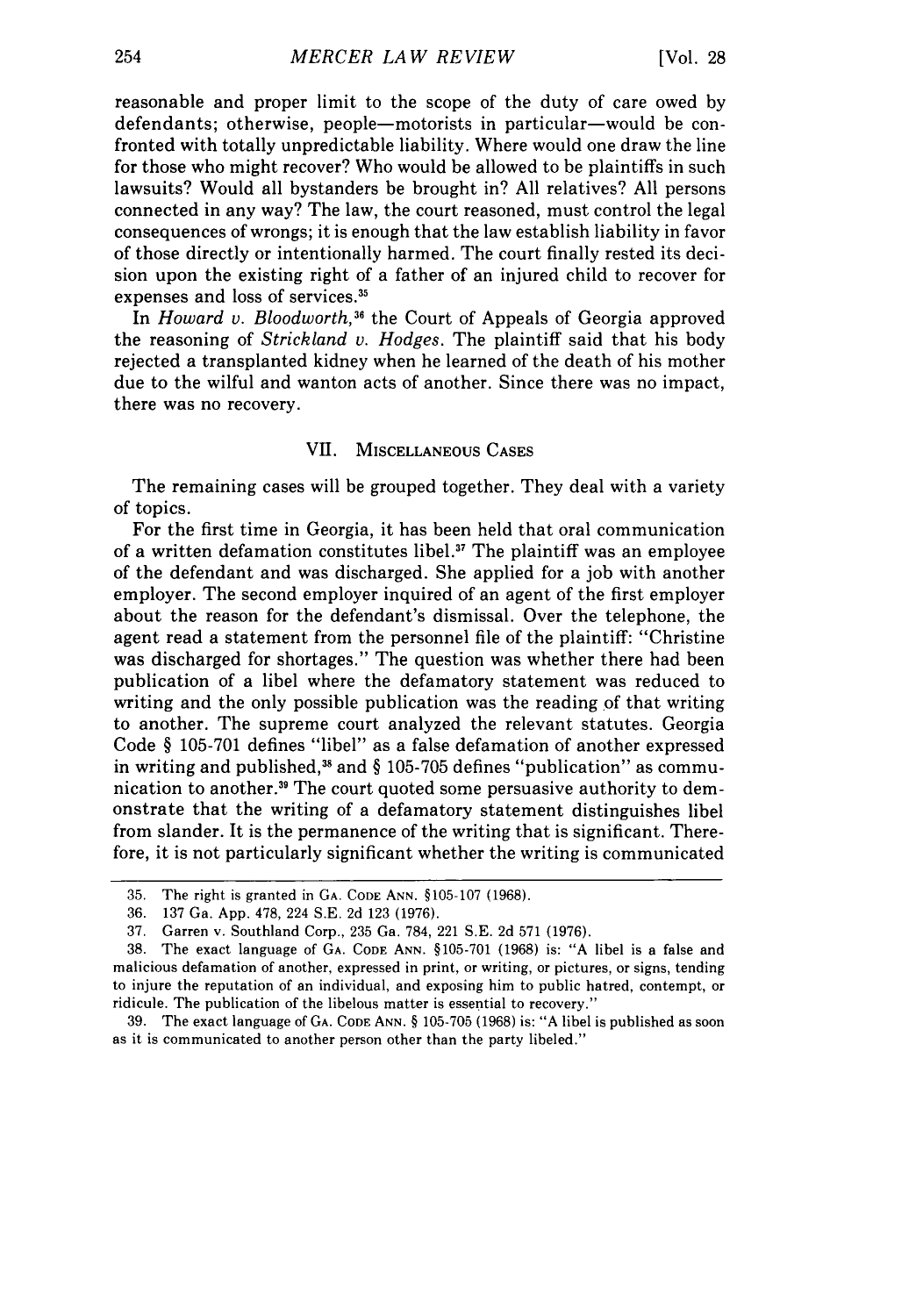by reading it to another person or whether the other person learns of the written statement by reading it himself. Publication occurs in either event.

A question about the right of privacy divided the court of appeals in Hines v. Columbus Bank and Trust Co.<sup>40</sup> On behalf of one of its customers, the bank wrote a letter of inquiry to the U.S. ambassador at Costa Rica and sought information about the plaintiff's business relationships, income and ownership in certain corporations. After the plaintiff sued for invasion of privacy, the court of appeals upheld the granting of the defendant's motion to dismiss. In doing so, the court balanced the plaintiff's right to be left alone against the need in commerce for the business world to gather information. "Law, logic, and the practicalities of modern commerce" require that inquiries such as those made about the plaintiff be allowed, the court said. When the courts balance such interests, it is easy to see that different opinions exist. One's right to be let alone and the necessities of the commercial world are ideas that are not precisely delineated. It is likely that a great deal of litigation will be required to fully define these terms.

From time to time there arises the question whether intervening criminal act is sufficient to insulate the negligence of a defendant. During the survey period, such a case arose.4 The defendant, Munford, Inc., operated a chain of convenience stores, which had suffered numerous armed robberies. Another defendant was hired to stake out some of the chain stores with guards. One of the stores was robbed; the guard fired a short at the robber but struck the plaintiff, who was about to enter the store. The court of appeals held that a summary judgment for the defendants was proper because the criminal act of the robber insulated any negligence of the defendant as a matter of law. The supreme court reversed. It reasoned that a jury must determine whether it was reasonably foreseeable that the events might occur just as they did and whether the defendant was negligent in failing to exercise ordinary care to protect the plaintiff under the circumstances.

It is a familiar principle that a malicious-prosecution case may not proceed unless it is shown that the prosecution terminated in favor of the plaintiff. In *Ayala v. Sherrer*,<sup>12</sup> the supreme court answered in the affirmative the certified question of the court of appeals: "Where on trial the only showing made is that a criminal arrest warrant against the plaintiff was dismissed by the Recorder's Court of DeKalb County is this alone sufficient to establish that the prosecution terminated favorably to the plaintiff so as to afford the basis for a malicious prosecution action?" The supreme court already had recognized that a prosecutor's request for dismissal of an arrest warrant was sufficient to show termination of the crimi-

<sup>40. 137</sup> Ga. App. 268, 223 S.E. 2d 468 (1976).

<sup>41.</sup> Lay v. Munford, Inc., 235 Ga. 340, 219 S.E. 2d 416 (1975), rev'g 134 Ga. App. 642, 216 S.E.2d 123 (1975).

<sup>42. 234</sup> Ga. 112, 214 S.E. 2d 548 (1975).